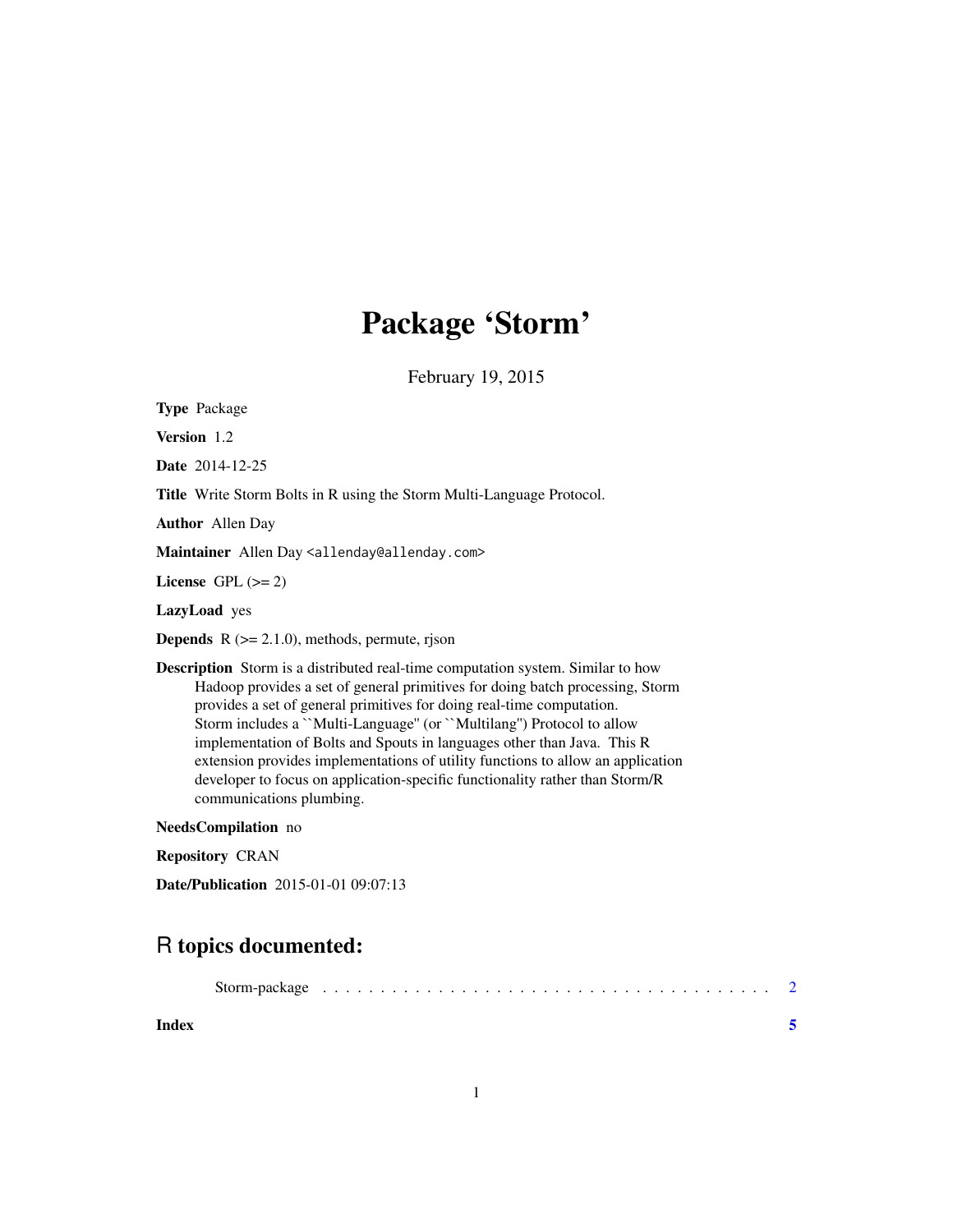#### Description

Storm is a distributed real-time computation system. Similar to how Hadoop provides a set of general primitives for doing batch processing, Storm provides a set of general primitives for doing real-time computation.

Storm includes a "Multi-Language" (or "Multilang") Protocol to allow implementation of Bolts and Spouts in languages other than Java. This R extension provides implementations of utility functions to allow an application developer to focus on application-specific functionality rather than Storm/R communications plumbing.

#### Details

| Package:  | Storm                  |
|-----------|------------------------|
| Type:     | Package                |
| Version:  | 12                     |
| Date:     | 2012-12-25             |
| License:  | GPL version 2 or newer |
| LazyLoad: | yes                    |

From Storm's point of view, it creates an R process to consume and produce Tuples. Storm communicates with R using a JSON-like format. Storm writes Tuples via STDIN, and reads Tuples from R via STDOUT. The Storm package implements several functions to take care of Storm/R I/O.

As the application programmer, you implement a single function with signature:v "function(s=Storm, t=Tuple)" that will be called once per Tuple. Inside this function, you can emit zero or more Tuples, as well as emit other status messages, such as failures and diagnostic messages.

To use this extension, briefly:

- 1. create a new Storm object.
- 2. define a function that can process and emit Tuple objects.
- 3. call the run() method on the Storm object.

A detailed example is given in the examples section.

#### Author(s)

Allen Day Maintainer: Allen Day <allenday@allenday.com>

#### References

Storm - <https://github.com/nathanmarz/storm/wiki> Storm Multi-Language Protocol - [https:](https://github.com/nathanmarz/storm/wiki/Multilang-protocol) [//github.com/nathanmarz/storm/wiki/Multilang-protocol](https://github.com/nathanmarz/storm/wiki/Multilang-protocol)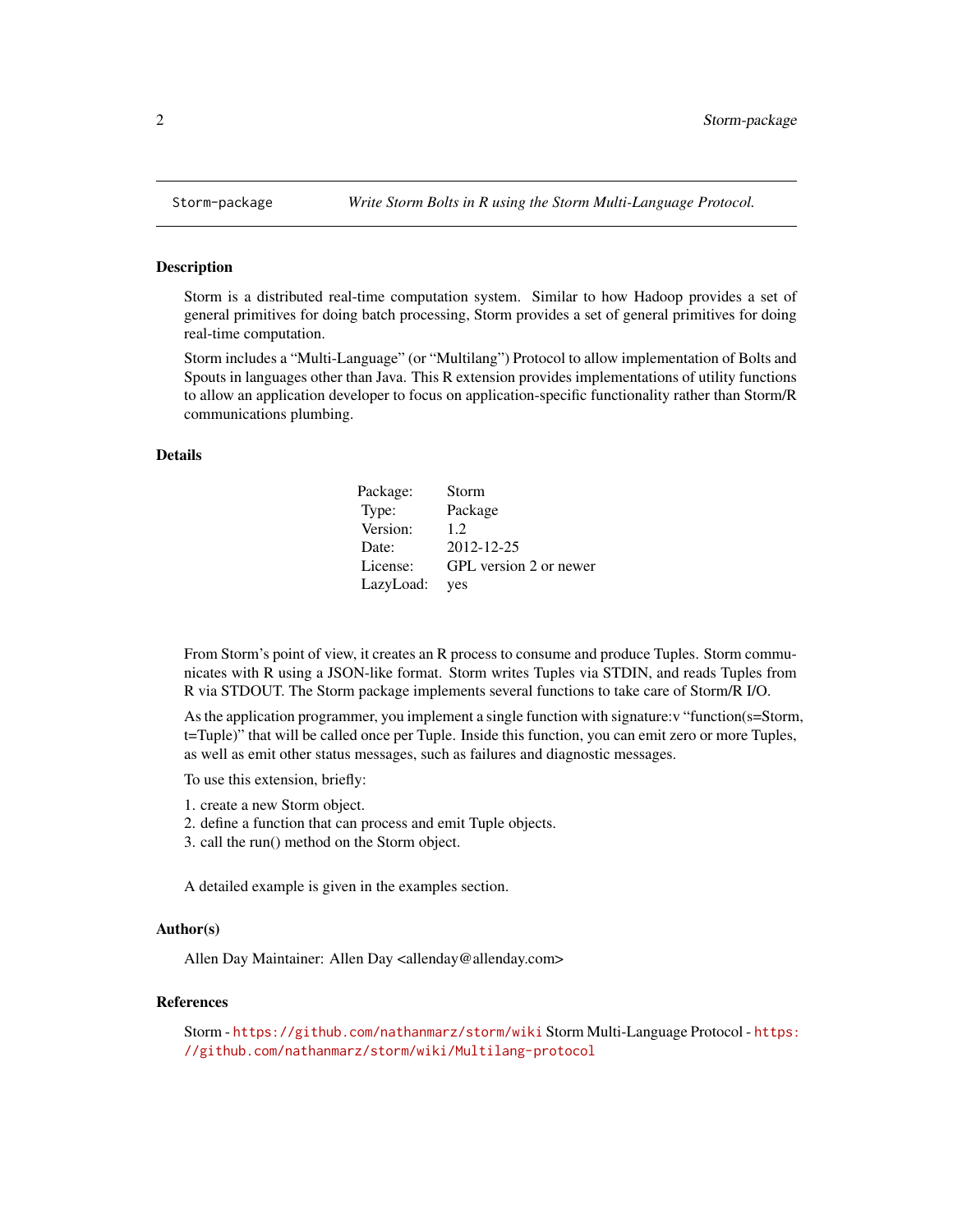#### Storm-package 3

#### Examples

```
#library(Storm)
#source("Storm/R/Storm.R")
#create a Storm object
storm = Storm$new();
#by default it has a handler that logs that the tuple was skipped.
#let's replace it that with something more interesting and equally
#useless.
storm$lambda = function(s) {
  #argument 's' is the Storm object.
  #get the current Tuple object.
  t = s$tuple;
  #optional: acknowledge receipt of the tuple.
  s$ack(t);
  #optional: log a message.
  s$log(c("processing tuple=",t$id));
  #create contrived tuples to illustrate output.
  #create 1st tuple...
  t$output = vector(mode="character",length=1);
  t$output[1] = as.numeric(t$input[3])+as.numeric(t$input[4]);
  #...and emit it.
  s$emit(t);
  #create 2nd tuple...
  t$output[1] = as.numeric(t$input[3])-as.numeric(t$input[4]);
  #...and emit it.
  s$emit(t);
  #alternative/optional: mark the tuple as failed.
  s$fail(t);
};
#enter the main tuple-processing loop.
storm$run();
#proton:R allenday$ cat Storm/eg/example.txt
#{
# "id": "-6955786537413359385",
# "comp": "1",
# "stream": "1",
# "task": 9,
# "tuple": ["snow white and the seven dwarfs", "field2", 3, 4]
#}
#end
```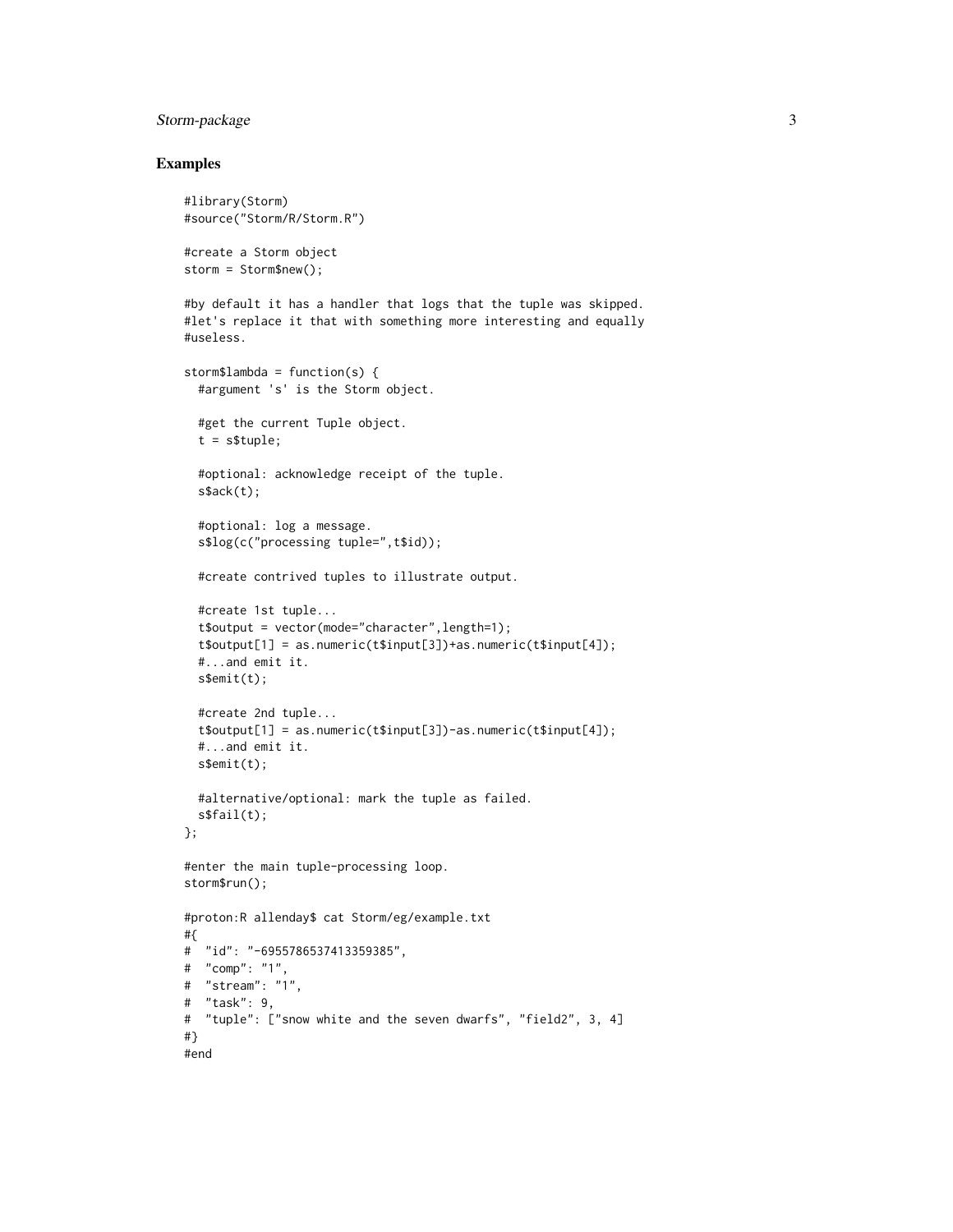```
#proton:R allenday$ cat Storm/eg/example.txt | Storm/eg/example.r
#{
# "command": "ack",
# "id": "-6955786537413359385"
#}
#end
#{
# "command": "log",
# "msg": "processing tuple=-6955786537413359385"
#}
#end
#{
# "command": "emit",
# "anchors": [],
# "stream": "1",
# "task": "9",
# "tuple": ["7"],
#}
#end
#{
# "command": "emit",
# "anchors": [],
# "stream": "1",
# "task": "9",
# "tuple": ["-1"],
#}
#end
#{
# "command": "fail",
# "id": "-6955786537413359385"
#}
#end
```